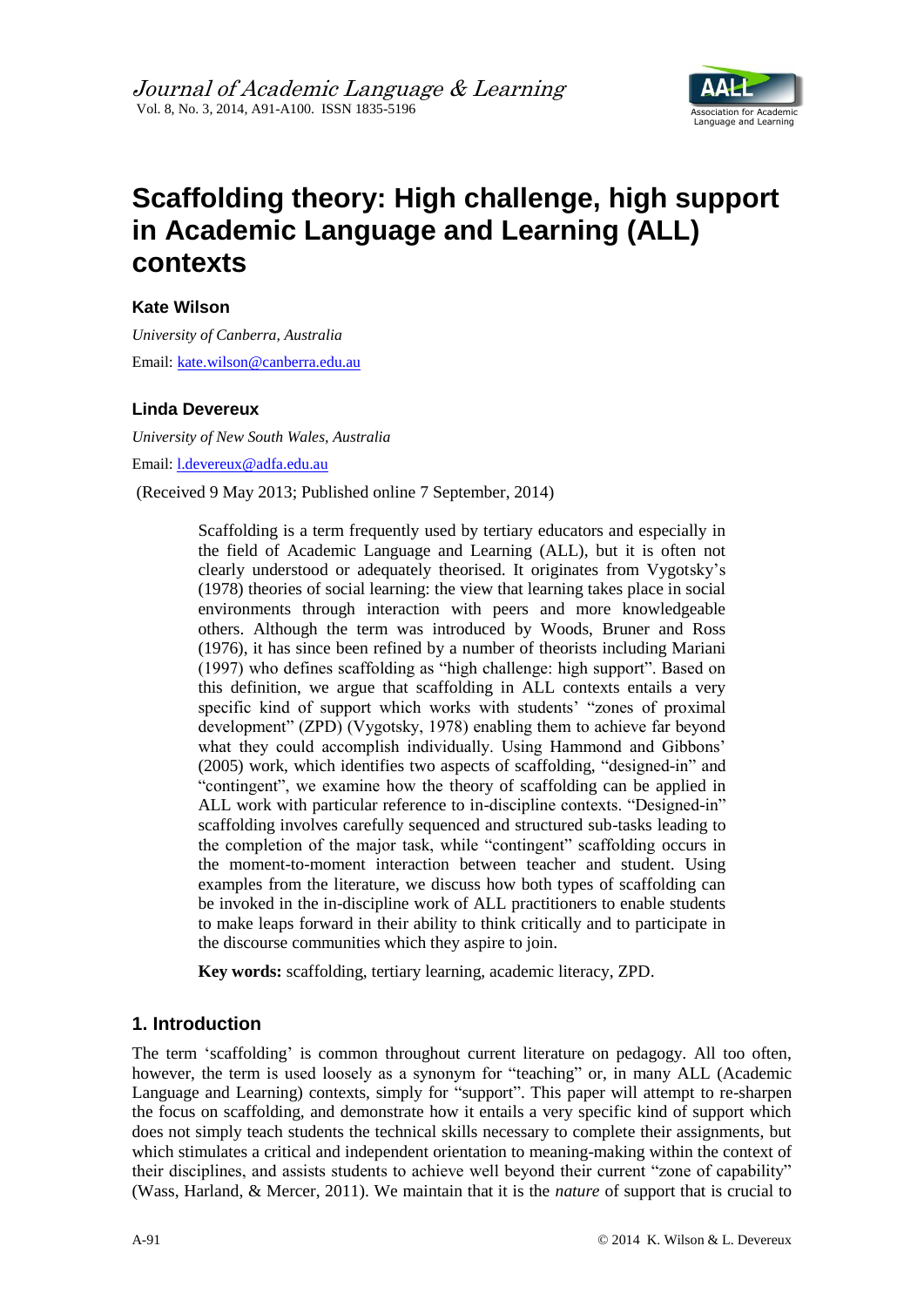the notion of scaffolding. Support is valuable to students only when it leads to development, and ultimately, to student autonomy. As Axford, Harders, and Wise (2009) argue, "in the context of teaching and learning, support is necessary but insufficient" (p. 1). Support alone can create dependency, which can inhibit a student's participation in the practices that universities reward. This is where the metaphor of scaffolding can be productive, conjuring up the idea of a building under construction. With the help of scaffolding, the student can construct knowledge and perform tasks well beyond their current capacity. As the student gains confidence and ability, the scaffolding can be gradually removed. Finally, the construction stands firm; and the student is able to perform the task unassisted and is now ready to progress to more advanced tasks.

In this paper, we explain the roots of scaffolding theory in sociocultural understandings of learning, including Vygotsky's (1978) notion of the Zone of Proximal Development (ZPD) and Mariani's (1997) definition of scaffolding as "high challenge, high support". We will discuss the specific view of Scaffolding Literacy proposed by Axford et al. (2009), and the ways in which this pedagogy has been introduced to higher education; and we will use the notion of "designed-in" and "contingent scaffolding" as proposed by Hammond and Gibbons (2005) to explain how scaffolding has been applied in the work of ALL practitioners in in-discipline contexts. We will argue that scaffolding involves a very specific kind of teaching, working from students' current stage of development and boosting their learning far forward into their ZPD by offering both high challenge and high support as they learn to engage in the academic literacies of their discipline.

# **2. A sociocultural approach to learning**

The notion of scaffolding as a metaphor for teaching-learning was first proposed by Woods, Bruner, and Ross (1976) based on the work of Vygotsky (1978, 1987). Vygotsky maintained that learning takes place in sociohistorical contexts as we engage with peers and more experienced others. In other words, learning is a social process rather than an individual one. In particular, the theory of scaffolding depends on Vygotksy's conceptualisation of the 'Zone of Proximal Development'. There is debate among scholars about whether the ZPD can be conceived of as an attribute of the learner, or as a co-construction between the teacher and the students (Hammond, 2001, p. 10). However, there is general agreement that Vygotsky was interested not so much in what a learner could do, as in what potential the learner had for development; not what the learner could do unassisted, but in what the learner could achieve with assistance from others. He described the ZPD as:

the distance between the actual developmental level as determined by independent problem solving and the level of potential development as determined through problem solving under adult guidance or in collaboration with more capable peers. (Vygotsky, 1978, p. 86)

Vygotsky characterises the ZPD as the "buds" of learning rather than the fruits (1978, pp. 86– 87). Understanding the ZPD allows us to focus on the trajectory of student learning and development: it enables us to work from where students are now, and to boost them forwards to where they could be in the future. In this way, Vygotsky argued, teaching should always be in advance of development:

Instruction is only useful when it moves ahead of development. When it does, it impels or awakens a whole series of functions that are in a stage of maturation lying in the zone of proximal development. (Vygotsky, 1987, p. 212)

The student's ZPD, then, is their potential for new learning: the fertile zone in which they are ready to participate in learning. By recognising and understanding this potential, teachers are able to set up and guide students into new opportunities to learn. The ZPD leads to the notion of 'assisted performance'. It can be imagined as a shared space in which the student operates in collaboration with others to tackle tasks. It is through discussion and "puzzling through" (Donato, 2000, p. 31) tasks with peers, tutors and lecturers that students build their capacity to eventually undertake similar tasks unaided. Thus, although scaffolding in the ZPD involves shared and supportive activity, its ultimate objective is independence.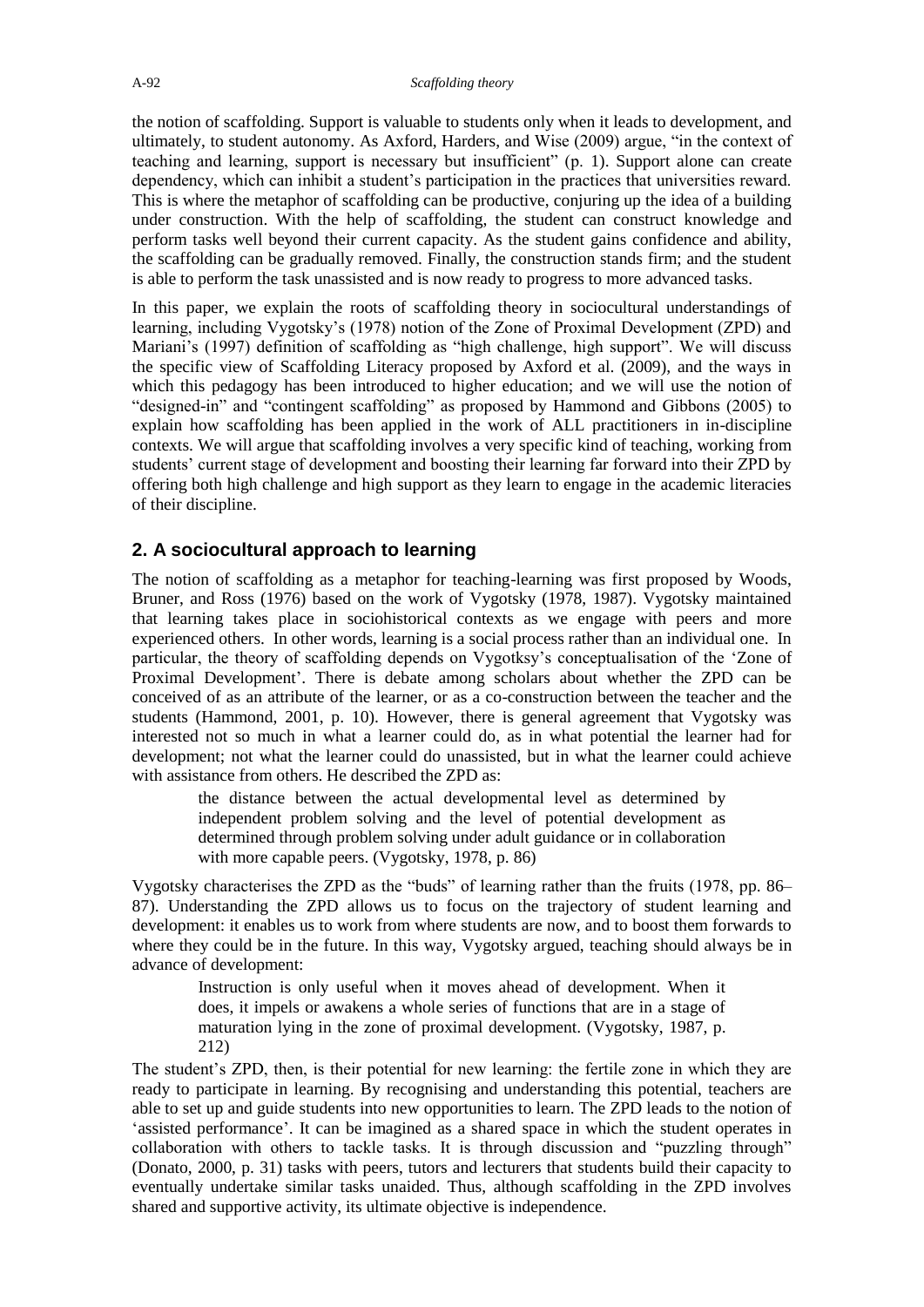However, as Lantolf and Thorne (2006, p. 264) point out, not all assistance is necessarily supportive of development: assistance can also debilitate and disempower. They suggest that a 'skills' interpretation of the ZPD which reduces and simplifies learning to a lock-step process can have a constraining effect on student development. Uncontested 'rules' about academic writing, for example, may assist students in the immediate instance, but may inhibit critical understandings of academic literacy which will enable them to make subtle decisions about writing in the future. Teacher support should make the task accessible (rather than simplifying the task); emphasise engagement and participation (rather than task completion); accept partially correct answers (rather than perfection); and make the task explicit so as to avoid pitfalls (rather than waiting for the student to make mistakes and then correcting them). Scaffolding provides a *means* to enable students to complete the tasks valued by the academy; it enables learners to be task-focused in their learning – not *ends*-focused. That is, the activity of completing the task is constructed by both students and teachers as a learning opportunity, rather than as a task-fulfilment activity. A crucial aspect of scaffolding, van Lier (2004) and Lantolf and Thorne (2006) point out, is the notion of agency in learning. The scaffolding metaphor emphasises that students should be able to stand alone as a result of the teachinglearning process – becoming autonomous rather than reliant on peer and teacher support. As independent learners they will be able to transfer their learning to other related tasks and will be ready to tackle the next level of scaffolded learning.

Mariani (1997) describes the need for both "high challenge" and "high support" in scaffolding student learning (see Figure 1). He proposes that learners need to be challenged with tasks which are well beyond their present individual capacity: "high challenge". Low challenge tasks will result in busy work, and/or bored students, while high challenge tasks can be powerfully motivating, and will provide a platform for students to make strides forward in their learning, reaching far into their ZPD. To successfully complete high challenge tasks, however, students also need "high support". If students feel that the task is impossible or unreasonable, they may become frustrated, lose confidence, lose interest, and possibly resort to "short-cut" strategies including various forms of plagiarism. Conversely, low challenge tasks may be perceived by students as irrelevant and uninteresting, leading to feelings of boredom and futility. Alternatively, where numerous sub-tasks are instituted as support, these may generate large quantities of "busy work". Students may feel that the task has been "dumbed down" and has become pointless.

| <b>High challenge</b><br>Low support<br>$>>$ Frustration<br>$>>$ Short cuts | <b>High challenge</b><br><b>High support</b><br>$>>$ Engagement<br>$>>$ Transformation |
|-----------------------------------------------------------------------------|----------------------------------------------------------------------------------------|
|                                                                             |                                                                                        |
| Low challenge                                                               | Low challenge                                                                          |
| Low support                                                                 | <b>High support</b>                                                                    |
| $>>$ Pointlessness                                                          | $>>$ Busy work                                                                         |

Figure 1. A model of scaffolding as "High challenge, high support" (adapted from Mariani, 1997).

A crucial aspect of Vygotsky's scaffolding theory is the notion that learning takes place in social contexts. As students talk through the task with others, they build up the capacity to deal with similar problems unaided in the future. For this reason, scaffolding is sometimes realised in a three-stage process: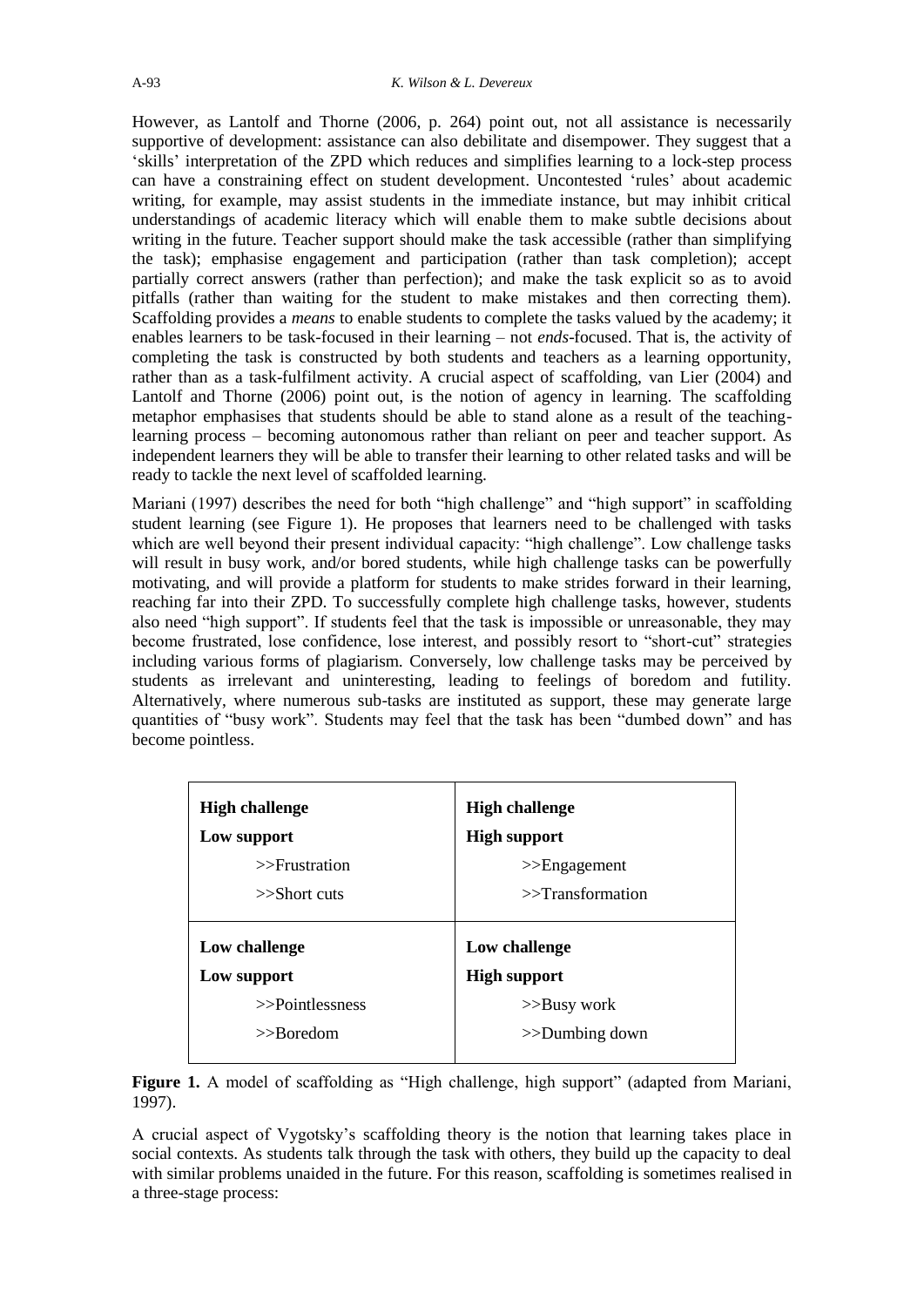- 1. Teacher and students work together to solve a problem.
- 2. Students work together to solve a similar problem.
- 3. Individual students solve the problem unassisted.

This is the approach used, for example, by Palincsar and Brown (1984) in their "reciprocal reading" pedagogy. This technique involves a sequence of stages through which students interact with a text. The process is initially modelled by the teacher, and then handed over to autonomous groups of students who collaboratively pose questions, predict and discuss content, and co-construct a summary. Finally, students work individually to create their own summaries. In ALL contexts, the reciprocal reading pedagogy would be extended to include not just summarising of high challenge texts, but reflective critique.

Axford et al. (2009) and others have developed a specific approach to scaffolding literacy for schools which also has relevance for the tertiary sector. This approach to scaffolding entails a cycle of text deconstruction, joint construction and individual reconstruction of new texts aimed at making the structure and purpose of texts visible to students along with the development of content knowledge so that they can use this knowledge to create increasingly complex and sophisticated texts of their own. Rose, Gray and Cowey (1998) explain that in schools, this approach to scaffolding entails reversing the typical literacy teaching sequence. Instead of beginning with personal writing, drawing on students' oral language skills and trying to advance from there, the Scaffolding Literacy approach begins with reading in order to "provide a literate context to develop writing" (Rose et al., 1998, p. 8). The authors go on to explain that this approach means teachers

...[do not] begin with lower level texts [...] in the belief that these will be easier to read... Instead, [they] begin with, and support learners to read, higher level texts which are capable of providing access to important literate language features. Once a learner can read such a text fluently, it then becomes a powerful resource to develop the academic-literate writing skills they need in order to progress. (Rose et al., 1998, p. 8)

In the tertiary sector, reading is rarely foregrounded (Wilson, Devereux, Macken-Horarik, & Trimingham-Jack, 2004), but if students arrive at university unable to read complex academic texts in their discipline critically and effectively, they are unlikely to have the linguistic resources required to produce the sophisticated written texts valued in higher education. The Scaffolding Literacy Cycle, based on the pedagogy outlined above, was used by Rose, Lui-Chivizhe, and Smith (2003) in a university preparation program. Their approach to building students' ability to read involved a three stage process. First, students' background knowledge of the academic field was developed through an 'orientation' stage where the content was discussed and the structure of the text was previewed. Once the students knew what to expect, students and teacher together read the text in detail, discussing both the language and content. As the students teased out the meanings of the text, they were able to elaborate on these ideas and interpret and reflect on the author's meanings. Teacher and students together made notes from the text and used these to create new texts in response to their reading. Finally, individual students created their own texts. This approach embodies the high challenge, high support pedagogy proposed by Mariani (1997) above. Rather than 'dumbing down' the curriculum by providing 'easy' reading materials, the students were 'scaffolded up' in a manner which enabled them to engage with complex academic texts which then became a resource for students' own writing.

# **3. Designed-in and contingent support in scaffolded learning environments**

Hammond and Gibbons (2005) have contributed further to an understanding of the nature of scaffolding by identifying two kinds of support: designed-in and contingent support. Designedin scaffolding occurs largely through the planned selection and sequencing of sub-tasks within the context of a major, high-challenge task. Contingent scaffolding, on the other hand, involves teachers' on-the-spot interaction with students both in the classroom and/or online, and in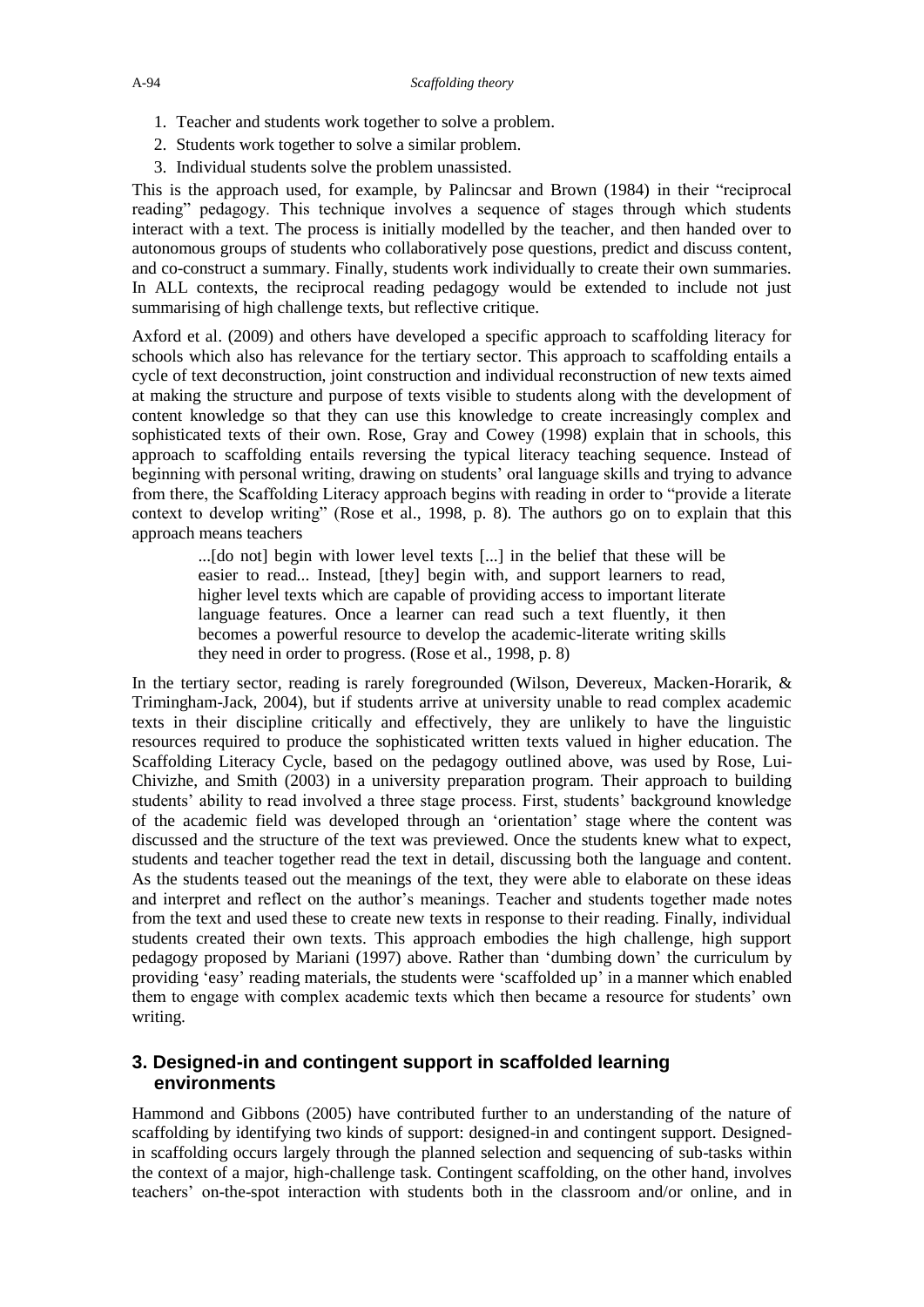feedback on their work. Contingent scaffolding can be provided in group settings to the class as a whole, or to specific individuals, to scaffold students' contributions as well as to develop their capacity to evaluate their learning.

As academics are all too aware, assessment tasks are a powerful driver of student learning, and thus afford an ideal framework for designed-in scaffolding. In Mariani's (1997) terms, tasks should be designed to challenge students, affording opportunities for all learners to be stretched beyond what they currently can achieve (high challenge). Challenging tasks, however, need to be accompanied by commensurate support. The selection and sequencing of tasks and sub-tasks depends on teachers' understanding of students' current knowledge and capacity, as does the selection of semiotic tools which will challenge and yet support students' development. Hammond and Gibbons (2005) suggest that "message abundancy" – the use of a variety of semiotic systems – is an important aspect of this selection process during task design. Academics have an important role in guiding their students towards texts (including multimedia texts) which will enhance their ability to fulfil the required assessment tasks. O'Donovan, Price, and Rust (2004) also highlight the importance of "managing student expectations" through effective scaffolding of the assessment process. Students, they argue, benefit from having the rationale for assessment tasks clearly and explicitly outlined so that they develop an understanding of not only what the marker expects and what the assessment criteria mean, but also how they will benefit from undertaking the required task. This "designed in" support helps to encourage student motivation to persevere with demanding and complex tasks.

Contingent scaffolding, in contrast, is not planned. It occurs in the moment-to-moment interaction between teacher and students, both in teacher talk, and importantly in teacher (and peer) responses to students' voices. Hence, opportunities for students to participate interactively in tutorials are an essential aspect of contingent scaffolding. Hammond and Gibbons (2005) suggest that contingent scaffolding includes making explicit links to students' prior knowledge, but also pointing forward towards new horizons. It includes summing up and making metacomments to draw concepts together. Teacher talk can appropriate and recast students' comments, lifting them to a more academic level of discourse, and using metalanguage to recap and reinforce learning. Teacher questions are particularly important as they can lead students to deeper understanding through cued elicitation and through "increasing prospectiveness" (Hammond & Gibbons, 2005, p. 23), that is, extending and opening up opportunities for further thinking. Such questions can challenge students to think differently about their subject, opening up new and transformative vistas. Such teacher talk is what van Lier (2004, p.11), after Wittgenstein, talks about as "sowing" rather than "reaping": teacher talk which affords opportunities for learning, rather than testing what students already know. Wass et al. (2011) in a study of Zoology students found that teacher talk was particularly significant in developing students' critical thinking ability: challenging conversations with their lecturers pushed them forward into their ZPD. Smaller class sizes in the second and third year, as well as opportunities for interaction during field trips and research training exercises, enabled lecturers to make more explicit links with the students' individual ZCD (Zone of Current Development) (Wass et al., 2011) and to encourage higher-order thinking.

A second crucial opportunity for contingent scaffolding is through feedback on assessment. Students value specific, individual feedback that engages them in dialogue with their marker, what Lillis (2001) has called "rich dialogic feedback". In this approach, feedback is viewed as part of a relational process rather than as a product or "gift", a one-way communication dispensed from teacher to learner (Price, Uandaley, Millar, & O'Donovan, 2010). A dialogic approach involves some form of interaction between the learner and the teacher where meanings are clarified and discussed, either face-to-face, or through a written conversation with the student's text. Rich dialogic feedback engages students in deep, productive learning rather than simply correcting surface errors. It positions students as agents rather than subjects in the learning process. In this way, it contributes to boosting students into the ZPD, through explicit instruction to help them form appropriate judgments about their performance (Poehner, 2012). Although it may be impossible with large classes to offer detailed, individual, face-to-face interaction for every assessment task, teaching staff can find creative ways to provide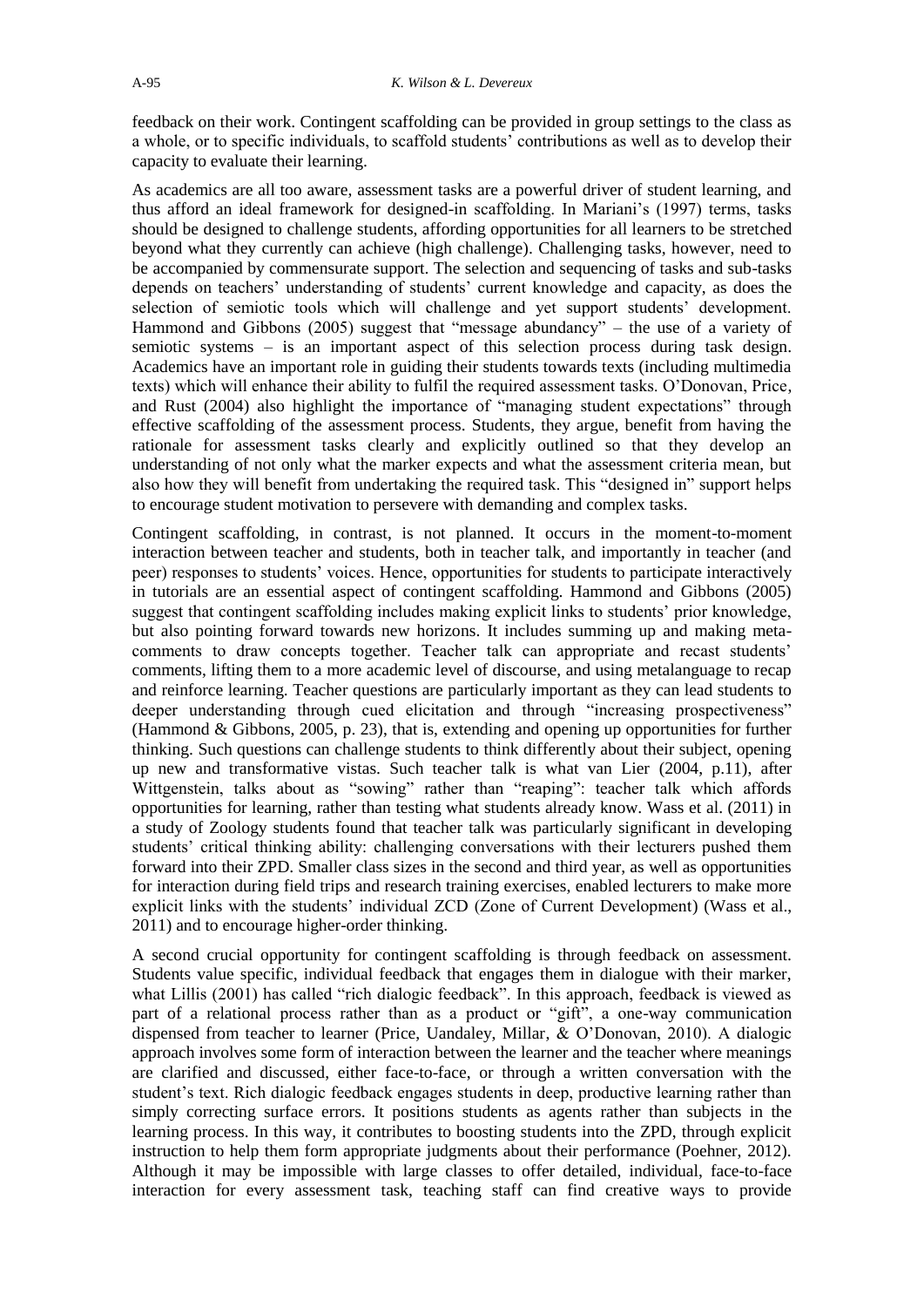opportunities for students to talk about how to use feedback productively to enhance learning. For example, some staff meet individually with all students who have failed a particular assessment task, to talk through feedback face-to-face, and to discuss with students how to set themselves up for success (Devereux & Wilson, 2013).

Poehner (2012), who has used a Vygotskian perspective of the ZPD to scaffold students' capacity to self-assess performance, suggests that just as novices need to be supported by a more knowledgeable other in order to learn new and complex material, they will need scaffolding in order to successfully self-evaluate learning outcomes. Poehner identifies three features of learning: orientation, execution and control (planning, doing and evaluation) (p. 613). He explains that students need to be able to plan a task, do it, and then evaluate how effectively they have done it. The evaluation may reorient the individual to develop a new plan, or to modify the previous one. Beginners, he suggests, may be able to develop the plan and take action, but without the help of a more experienced other, they may not be able to evaluate how successfully they have executed the task. In this model, evaluating performance is *part of performance* itself and learner development is about shifting responsibility for making such judgements from others to self. Poehner (2012) suggests that this model of learning has profound implications for pedagogy as "instructional practices that focus solely on prompting learners' independent execution of tasks and where any sort of evaluation rests with the teacher risks overlooking important features of learner development" (p. 614).

# **4. The contribution of ALL practitioners to scaffolded learning**

The theory of scaffolding has deep and wide implications for ALL practitioners in their endeavour to help students participate more fully in academic literacies. In this paper we focus in particular on collaboration between ALL lecturers and their in-discipline colleagues as they work together to create high challenge/high support learning environments. Other papers have looked in more detail at the role of scaffolding in individual consultations (for example, Huijser, Kimmins, & Galligan, 2008; Weissberg, 2006; Wilson, Collins, Couchman, & Li, 2011) and in postgraduate consultations (Thompson, Morton, & Storch, 2012; Woodward-Kron, 2007).

#### **4.1. The contribution of ALL practitioners to designed-in scaffolding**

It is generally agreed that collaboration between ALL practitioners and their counterparts in the disciplines is the most effective way of supporting students' academic literacy development (Australian Universities Quality Agency, 2009, p. 8). Where such embedding is possible, ALL staff can make a major contribution in terms of task design, to ensure that tasks are sufficiently challenging, but also suffused with built-in support such as explicit task instructions, clearly defined marking rubrics, and other support tools which will enable students to complete the task successfully, pre-empting possible pitfalls and empowering students with the necessary language and learning practices. Collaboration between discipline staff and ALL staff, as outsiders to the discipline, can help academics to see their task design through the eyes of a novice.

As argued above, an important, and often over-looked, aspect of academic literacy development is the learning-teaching of academic reading practices. Many students arrive at university with little experience of reading academic texts. Devereux and Wilson (2008) document a typical first year response from one student who was "dumbfounded at first" by the quantity and complexity of the reading she was expected to undertake. ALL practitioners can work with their counterparts in the disciplines to design activities into the course which scaffold students' reading. At one level, students can benefit from explicit instruction in reading strategies, such as skimming and scanning, identifying main ideas and taking notes. However, the skills approach to academic literacy, as Lantolf and Thorne (2006) point out, can limit students' development of a deeper engagement with the voices embodied in the text. Importantly, students need support to develop a critical orientation to text, understanding how they can use texts for their own academic purposes by developing their own stance in relation to the text. Scaffolded reading activities can enable students to develop meaning-making skills to interrogate a text in order to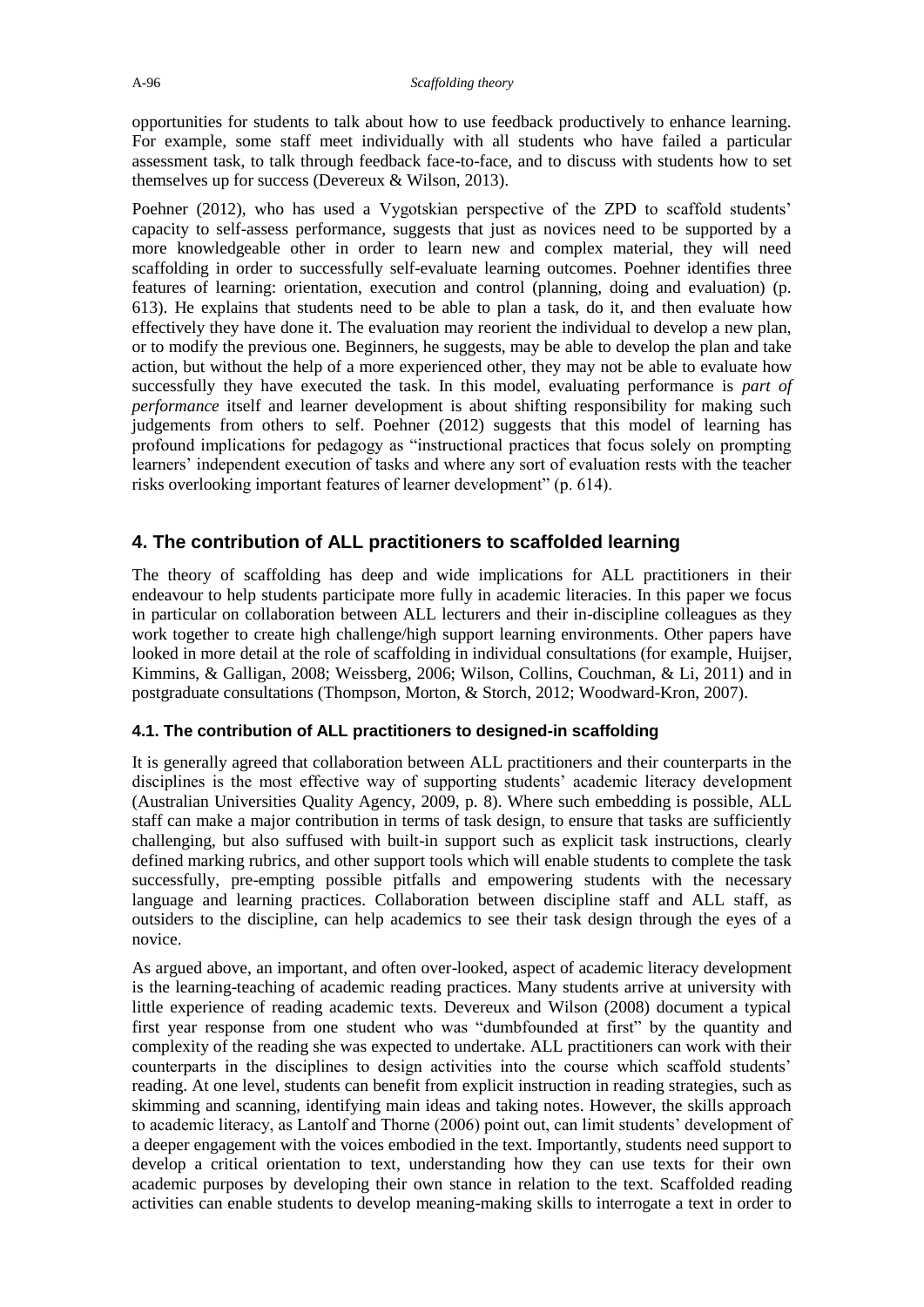understand *why* the author has constructed it in a certain way and thus learn to uncover *layers* of meaning in the texts valued in the discourse community they aspire to join. This involves reading not only for specific content information, but also for argument, and for where authors place themselves within their community of practice. Students learn to question which arguments, from the range of choices available, has this particular author chosen to use in this particular text and for what purpose? The university student not only needs to understand the words on the page, but to read 'behind the page' and 'between the lines'. It is through developing these practices that a student develops the confidence to become part of a learning community, and able to situate themselves within it. Appropriate scaffolding can let the students "in" on how to make meaning from the text at these different levels (Christie, 2006). One approach to the design of productive scaffolding of critical reading practices is to develop 'reading scaffolds' which guide students into reading effectively and critically and encourage them to develop productive reading practices. We have included an example of such a reading scaffold in another paper (Devereux & Wilson, 2013).

If ALL practitioners are able to participate in the design phase of a unit, they can also assist in planning (and perhaps later delivering) learning opportunities, including lectures, workshops, tutorials and online activities, which scaffold students' development of academic writing practices and enable them to understand more deeply how knowledge is constructed and represented in their discourse community. Christie (2013) maintains that this knowledge of the language and meaning making systems of the discourse community must be made explicitly available to learners and that when staff teach writing, texts must be analysed in terms of meanings, language patterns and their overall structure. ALL staff can collaborate with indiscipline lecturers to design activities which make this information visible. It can be helpful to students, for example, to set up an opportunity to analyse and assess model texts written by other students. Students do not often have opportunities to see what other student writing looks like (Sadler, 2010), and showing them examples of quality writing can be profoundly helpful to the development of their understanding of the literacy practices valued in their discipline. Evaluating the work of their peers can also help students to develop the capacity to self-evaluate their own work (Sadler, 2010). Analysing how other students have approached a particular task after the marking and return of assessment tasks can also be beneficial in this regard.

The ALL literature contains a number of excellent examples of designed-in scaffolding as a result of collaboration between ALL practitioners and faculty in the disciplines. An example of such collaboration is presented by Docherty, Tse, Forman, and McKenzie (2010). In a large Macroeconomics course, ALL advisers worked with economics lecturers to redesign the largely multiple choice assessment in the unit in order to incorporate two written assignments. They believed that this would not only help to develop students' literacy abilities but also help them to better understand the economics concepts. The design allowed students to apply their new learning from the first assignment in producing the second. The team collaboratively developed explicit marking criteria and feedback mechanisms and a model assignment was made available online. In addition, extra workshops were offered focussing on the nature and language of argument in macroeconomics. Included in their series of workshops was one in which students and ALL lecturers worked together to tackle one of the more complex readings of the subject, using a process similar to that advocated by Rose et al. (2003) described in the previous section. As Docherty et al. (2010) point out, evaluation of such a collaboration is difficult; however, the students who attended the workshops performed substantially better than those who did not. In follow-up interviews, students reported that they found the marking criteria and sample assignment to be particularly useful.

#### **4.2. The contribution of ALL practitioners to contingent scaffolding**

Contingent scaffolding occurs in interaction between members of the learning community. The design of the unit, therefore, also needs to factor in plenty of opportunities for students to voice their understandings and questions in interaction with peers and lecturers. ALL practitioners can make an important contribution to such interaction if they are invited to do so by their indiscipline counterparts. An example of close collaboration between lecturers in Management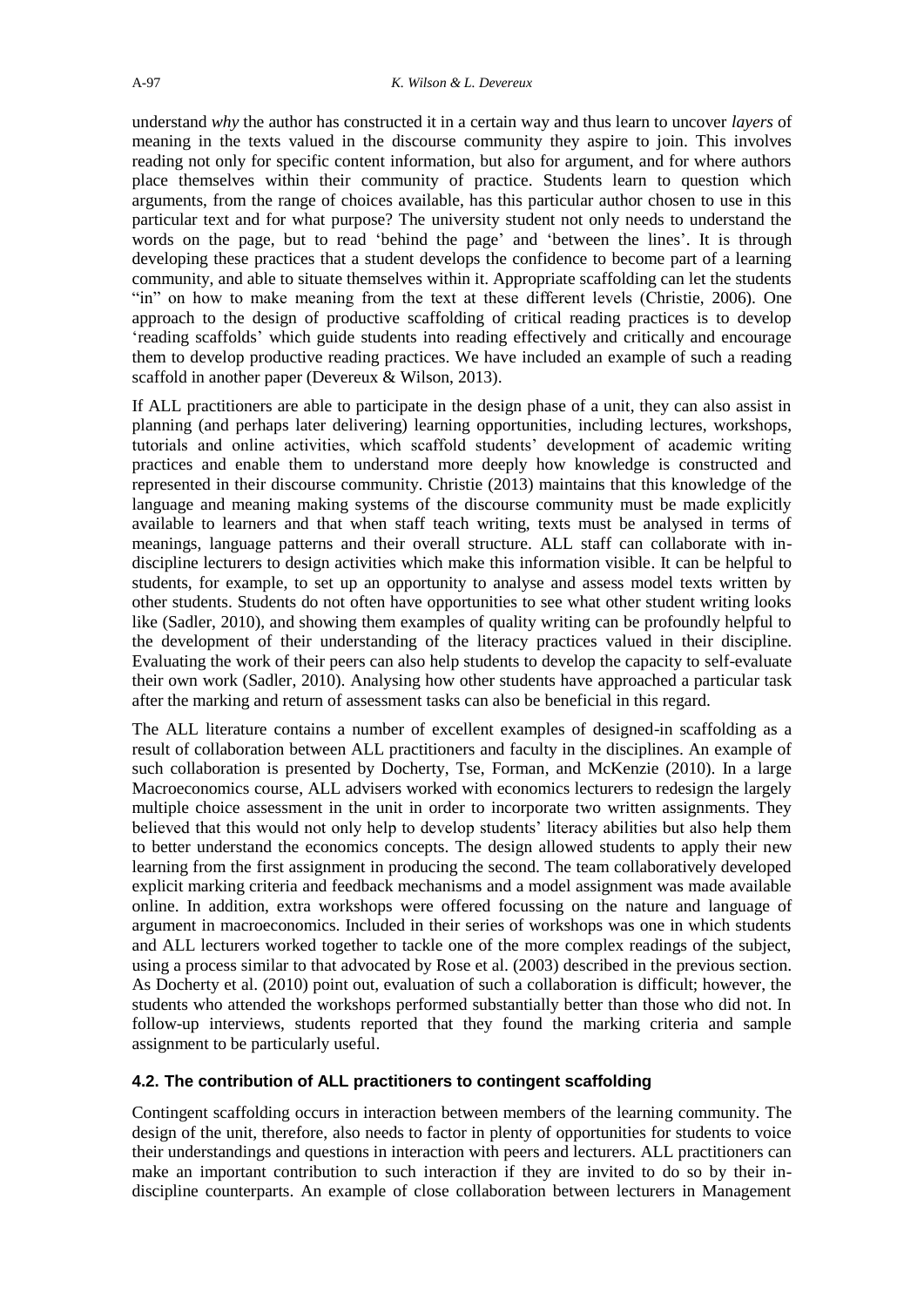and ALL practitioners is given by Kennelly, Maldoni, and Davies (2010). The results of their work over a number of years show that embedded small group activities, which provided plenty of opportunity for interaction between literacy specialists and students, were particularly helpful in building students' literacy practices. The authors also emphasise the value of team-teaching by ALL practitioners and discipline lecturers as this enhanced the dynamic, interactive nature of the sessions. ALL practitioners need to be ready to respond to students' comments and questions in ways which "increase prospectiveness" – that lead to further productive sequences of meaning, drawing students' voices more deeply into the construction of understandings of disciplinary discourse (Hammond & Gibbons, 2005, p. 24-25). Some students may consider that they already know how to write essays, having been drilled in essay-writing at high school, and may be resistant to learning the new discourses of academia. So it is essential for ALL lecturers to recognise and value prior knowledge (what Wass et al., 2011 call the ZCD: Zone of Current Development), while also awakening students' interest in the value of the new discourses they must engage with and how they differ from texts valued at school. Other students may be anxious about their lack of experience with academic discourse, and ALL lecturers need to be sensitive in building the confidence of such students. Much has been written about the typical IRE (Initiate-Respond-Evaluate) sequence of teacher-student exchanges. Traditionally the third phase is simply an evaluation of the student's response (e.g. "Good, that's great"). However, Hammond and Gibbons (2005) argue that students can gain a much greater voice when teachers use the third phase of this sequence to extend students' responses by, perhaps, asking for clarification, probing for further understanding, extending the student's response or inviting other class members to do so, or by asking further questions which lead to greater prospectiveness. Such teacher talk demonstrates respect for students – an essential element of any learning environment – and provides the kind of support which can boost students' ability to handle challenging texts and tasks.

ALL practitioners can also assist in giving feedback on students' writing – another key feature of contingent scaffolding. This is an aspect of tertiary learning which students report to be lacking: James, Krause, and Jennings (2010) report on their survey of the first year experience in Australian universities that although 77% of students found the quality of teaching in their course to be generally good, only 35% felt that staff usually gave helpful feedback. Although it is unusual for ALL staff to have the opportunity to participate in feedback on students' writing except in individual consultations, Devereux and Wilson (2013) report on a collaboration between ALL staff and in-discipline lecturers in which they shared the marking of the students' first assignment. ALL staff participated in moderation meetings with the tutors and lecturers in the unit and marked a proportion of the assignments. The teaching team (including the ALL lecturer) aimed to give 'rich dialogic feedback' in the style discussed above. In a moderation meeting, they shared their written comments to students as a way of both calibrating their marking and enhancing their own feedback practice.

### **5. Conclusion**

The metaphor of scaffolding is very alluring. However, like all good metaphors it leads to multiple interpretations, some of which may be less than helpful. We have argued that scaffolding is not merely a synonym for support, and that while scaffolding involves support, it is the *nature* of that support that is crucial. Rather than "dumbing down" the curriculum, we maintain that scaffolding involves challenging students to make leaps forward into their ZPD. Intellectual challenge must be high, while explanations must be explicit in terms of what is expected, how to achieve it and why it is important. This involves both demystifying academic literacy practices *and* problematising them (Wass et al., 2011).

Mariani's model of scaffolding as "high challenge; high support" offers ALL practitioners a useful framework for imagining our work. Rather than seeing ourselves as "nurturing" students, it provides an inspiring metaphor which positions the work of ALL as having huge potential impact. In a world of ever greater access to tertiary education and increasing diversity in the student body, the need for effective scaffolding of academic literacies will only increase. We are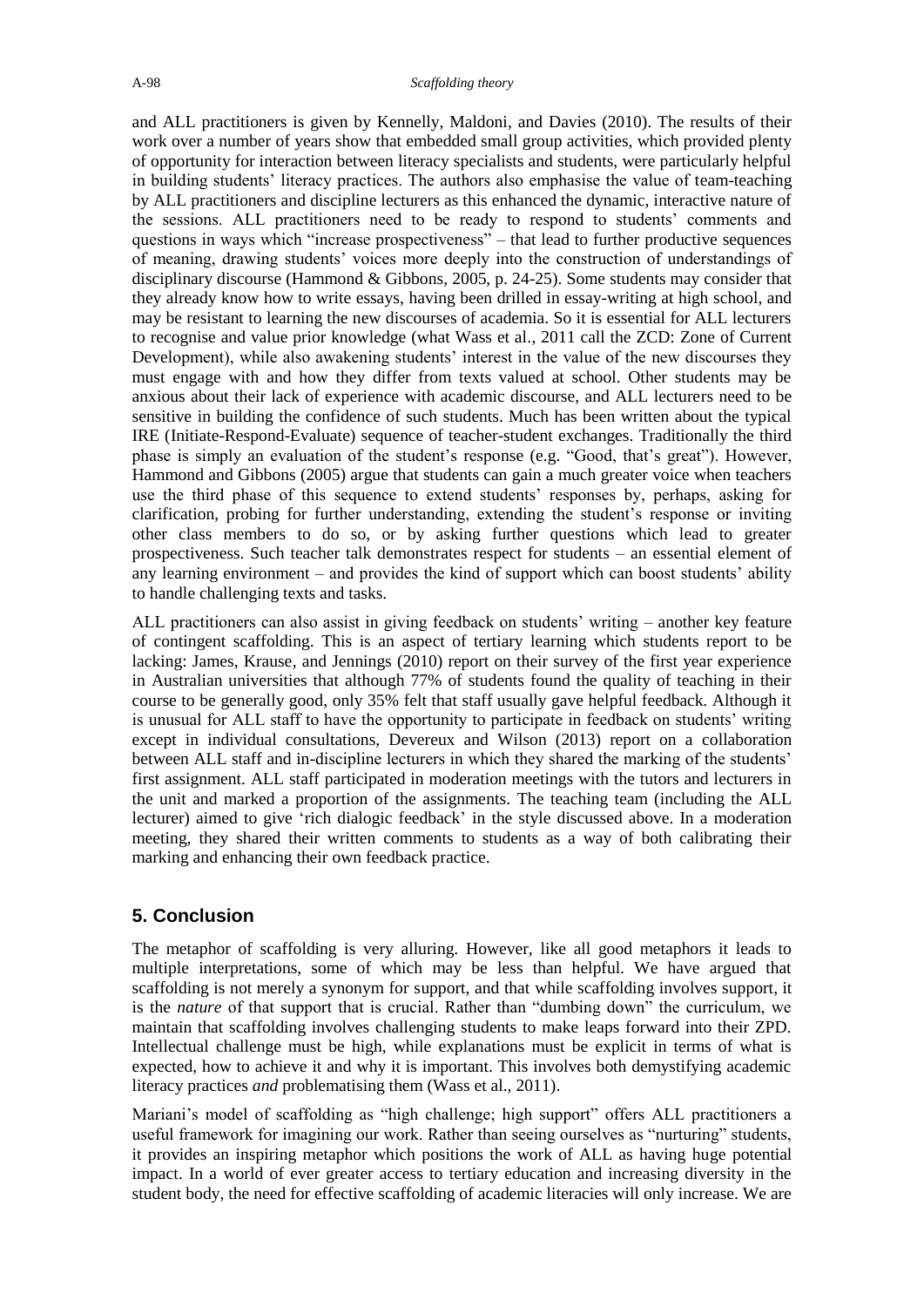constantly assailed by complaints of falling standards as entry levels are eroded, as exemplified by recent calls by politicians for improved standards of literacy among Education graduates. While standards are apparently under threat, the challenge for ALL practitioners is to critically apply the theoretical constructs which enable us to contribute towards greater learning outcomes. The theory of scaffolding, understood as 'high challenge; high support' is one such construct which offers rich potential.

#### **References**

- Australian Universities Quality Agency. (2009). Good practice principles for English language proficiency for international students in Australian universities. Retrieved April 26, 2013 from [http://www.aall.org.au/sites/default/files/Final\\_Report-](http://www.aall.org.au/sites/default/files/Final_Report-Good_Practice_Principles2009.pdf)[Good\\_Practice\\_Principles2009.pdf](http://www.aall.org.au/sites/default/files/Final_Report-Good_Practice_Principles2009.pdf)
- Axford, B., Harders, P., & Wise, F. (2009). *Scaffolding literacy: An integrated and sequential approach to teaching reading, spelling and writing*. Camberwell, Victoria: ACER Press.
- Christie, F. (2006). Literacy teaching and current debates over reading. In R. Whittaker, M. O'Donnell, & A. McCabe (Eds.), *Language & literacy: Functional approaches* (pp. 45- 65). London and New York: Continuum.
- Christie, F. (2013). Genres and genre theory: a response to Michael Rosen. *Changing English: Studies in Culture and Education*, *20*(1), 11-22.
- Devereux, L., & Wilson, K. (2008). Scaffolding literacies across the Bachelor of Education program: a course-wide approach, *Asia-Pacific Journal of Teacher Education, 36*(2), 121-134.
- Devereux, L., & Wilson, K. (2013). Scaffolding tertiary literacy practices in a first year unit: A best practice model. In S. May (Ed.), *LED 2011: Refereed conference proceedings of the 3 rd International Conference on Language, Education and Diversity* (pp. 1-22). Auckland, New Zealand: University of Auckland.
- Docherty, P., Tse, H., Forman, R., & McKenzie, J. (2010). Extending the principles of intensive writing to large macroeconomics classes. *The Journal of Economic Education, 41*(4), 370-382.
- Donato, R. (2000). Sociocultural contributions to understanding the foreign and second language classroom. In J. P. Lantolf (Ed.), *Sociocultural theory and second language learning*. (pp. 27-50). Oxford: Oxford University Press.
- Hammond, J. (2001). *Scaffolding: Teaching and learning in language and literacy education*. Newtown, NSW: PETA.
- Hammond, J., & Gibbons, P. (2005). Putting scaffolding to work: The contribution of scaffolding in articulating ESL education. *Prospect, 20*(1), 6-30.
- Huijser, H., Kimmins, L., & Galligan, L. (2008). Evaluating individual teaching on the road to embedding academic skills. *Journal of Academic Language & Learning, 2*(1), A23-A38.
- James, R., Krause, K., & Jennings, C. (2010). *The first year experience in Australian universities: Findings from 1994-2009*. Melbourne: CSHE.
- Kennelly, R., Maldoni, A., & Davies, D. (2010). A case study: Do discipline-based programmes improve student learning outcomes? *International Journal of Academic integrity, 6*(1), 61-73.
- Lantolf, J. P., & Thorne, S. L. (2006). *Sociocultural theory and the genesis of second language development*. Oxford: Oxford University Press.
- Lillis, T. M. (2001). *Student writing: Access, regulation, desire*. London and New York: Routledge.
- Mariani, L. (1997). Teacher support and teacher challenge in promoting learner autonomy. *Perspectives, 23*(2). Retrieved August 18, 2013 from <http://www.learningpaths.org/papers/papersupport.htm>